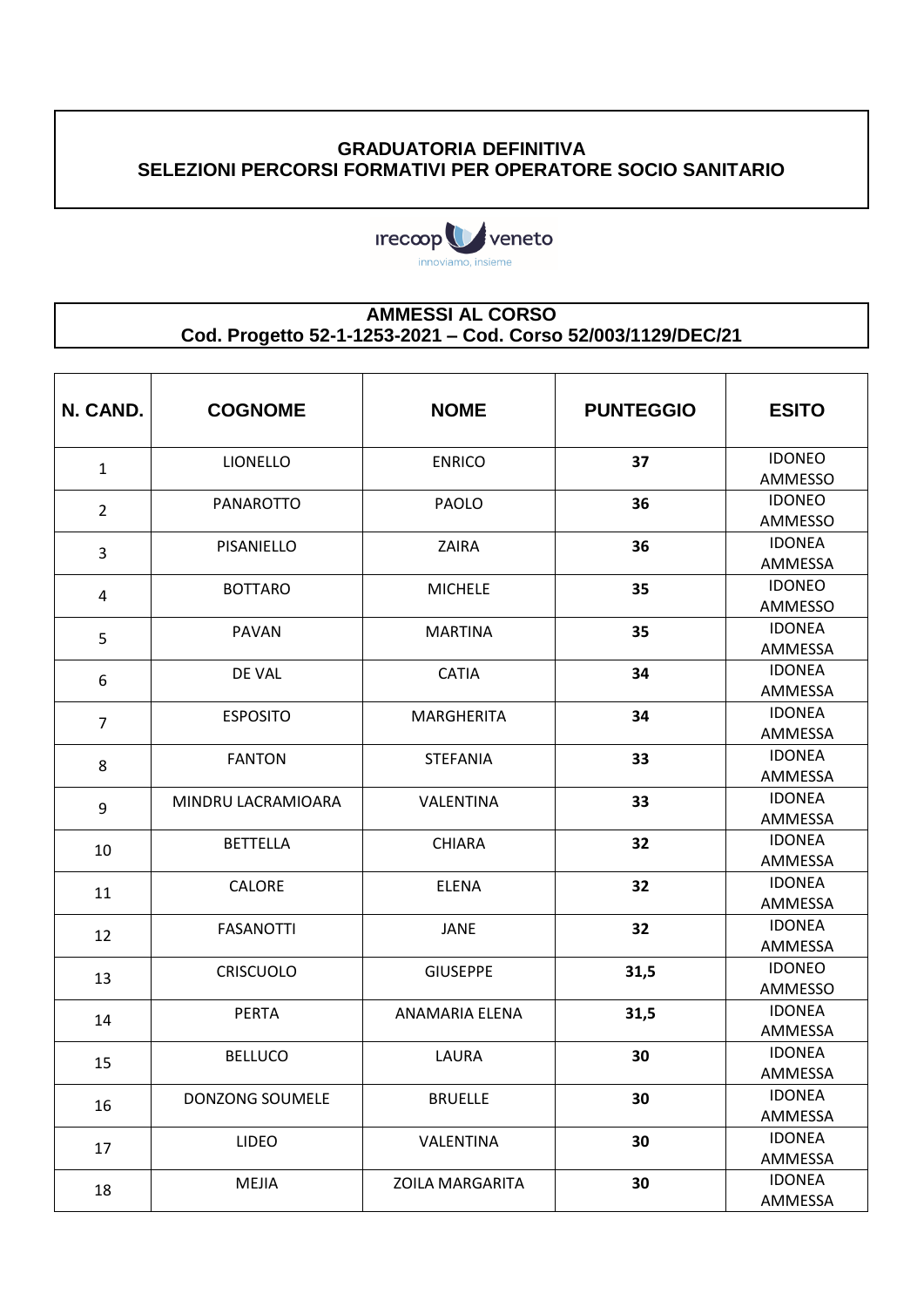| N. CAND. | <b>COGNOME</b> | <b>NOME</b>        | <b>PUNTEGGIO</b> | <b>ESITO</b>             |
|----------|----------------|--------------------|------------------|--------------------------|
| 19       | LEKUNGHA       | <b>BRENDA NGWE</b> | 29               | <b>IDONEA</b><br>AMMESSA |
| 20       | <b>MBARKI</b>  | SAWSSEN            | 29               | <b>IDONEA</b><br>AMMESSA |
| 21       | <b>RESTIVO</b> | <b>DAIANA</b>      | 29               | <b>IDONEA</b><br>AMMESSA |
| 22       | <b>KOANDA</b>  | <b>SAFIATA</b>     | 28,5             | <b>IDONEA</b><br>AMMESSA |
| 23       | <b>BAGAEG</b>  | <b>DORINA</b>      | 28               | <b>IDONEA</b><br>AMMESSA |
| 24       | <b>ERHABOR</b> | <b>OSAHENOMA</b>   | 28               | <b>IDONEA</b><br>AMMESSA |
| 25       | PEREIRA SOARES | <b>SORAI</b>       | 27,5             | <b>IDONEA</b><br>AMMESSA |
| 26       | SAMUEL         | ANNABELL           | 27               | <b>IDONEA</b><br>AMMESSA |
| 27       | <b>GUARISO</b> | MARIELLA           | 26               | <b>IDONEA</b><br>AMMESSA |
| 28       | <b>IAICH</b>   | <b>AICHA</b>       | 26               | <b>IDONEA</b><br>AMMESSA |
| 29       | LAZRI          | <b>ERMIRA</b>      | 26               | <b>IDONEA</b><br>AMMESSA |
| 30       | <b>RONCATO</b> | <b>CAROLINA</b>    | 25,5             | <b>IDONEA</b><br>AMMESSA |

## **IDONEI NON AMMESSI AL CORSO Cod. Progetto 52-1-1253-2021 – Cod. Corso 52/003/1129/DEC/21**

| N. CAND. | <b>COGNOME</b> | <b>NOME</b>     | <b>PUNTEGGIO</b> | <b>ESITO</b>                 |
|----------|----------------|-----------------|------------------|------------------------------|
| 1        | <b>BENIN</b>   | SONIA           | 25               | <b>IDONEA NON</b><br>AMMESSA |
| າ        | <b>ONYEIKE</b> | <b>GOODNESS</b> | 25               | <b>IDONEA NON</b><br>AMMESSA |